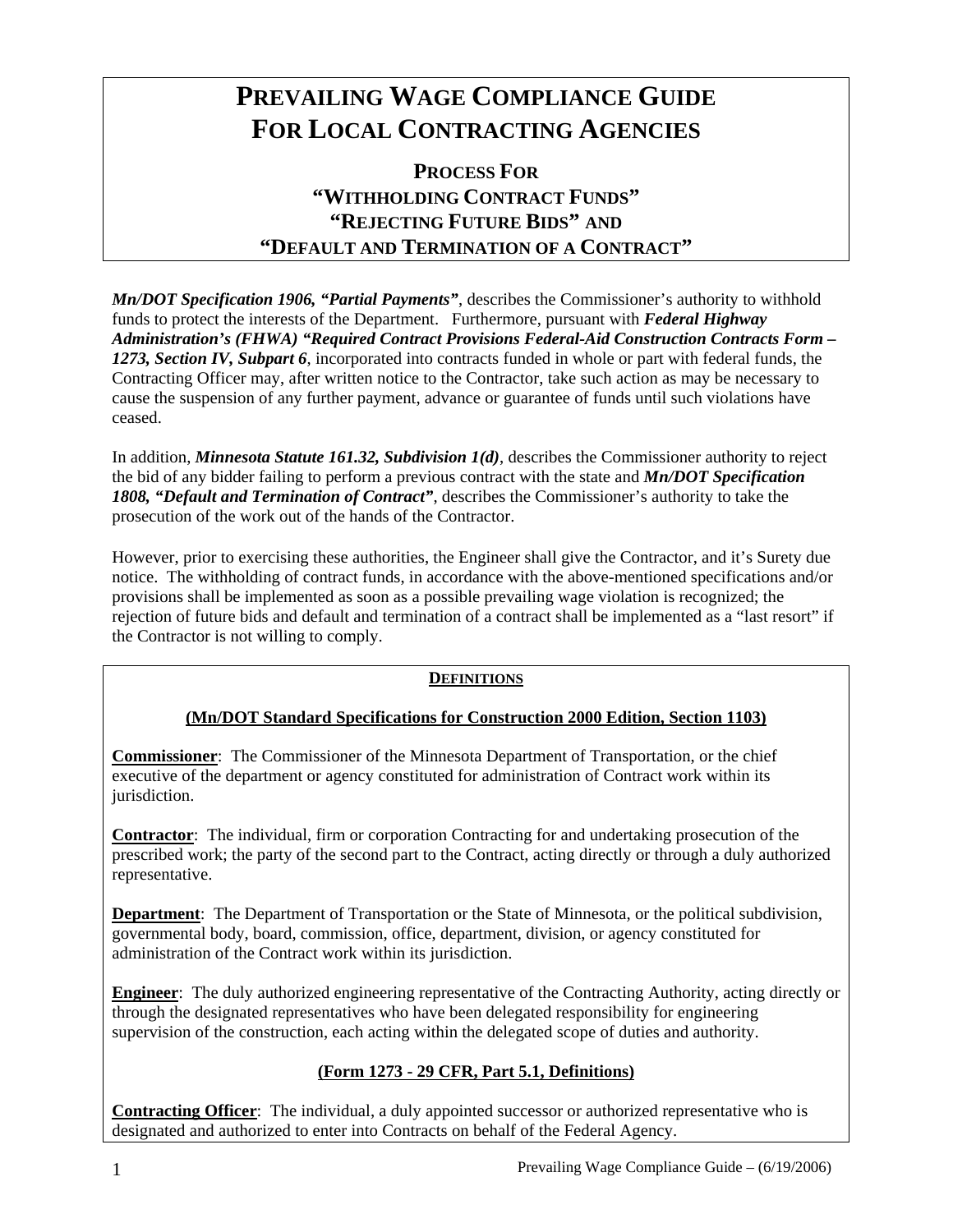#### **IMPORTANT CONSIDERATIONS**

- 1. Upon completion of the work under a contract, the Engineer shall consider issuing the final voucher as soon as possible. Failure to finalize a contract expeditiously could result in subsequent claims that may prevent the Department from finalizing a contract. However, before the issuing the final voucher, the Department shall ensure that the terms of the contract have been met. Failure on the part of the Department to ensure compliance could result in the Mn/DOT State Aid Division retaining funds from the Department in accordance with *Minnesota Rules 8820.3000, Subpart 5*.
- 2. For each contract, the Department shall consider withholding the final retainage pursuant with the following guidelines: (1) if the total amount of the Contract is \$1,000,000 or more, the Department shall retain funds not exceeding \$50,000, (2) if the total amount of the Contract is less than \$1,000,000, the Department shall retain at a minimum 5% of the total Contract. Retainage shall be withheld until the Department can ensure that the Contractor has met the terms of the contract or until the final voucher has been issued.
- 3. This guide specifies that the Engineer verbally notify the bonding company early in the process. As a "rule of thumb", notifying the bonding company is usually the "last resort". However, the justification for the early notification is related to the language established in *Minnesota Statute 574.31, Subdivision 2,* which summarizes that if an individual or the Department does not submit a claim on the Payment Bond within 120 days after the completion of work under the contract, the claim may be denied.
- 4. The Department and its legal counsel shall consider executing the steps outlined in this guide. Furthermore, it's imperative that the Department ensures the "confidentiality" of all claimants and that only one point of contact is maintained between the Department, Contractor and its Surety.

The following are general guidelines that shall be considered prior to implementing the sanctions stated in Steps 8 and 9. *Steps 1 through 4 are the responsibility of the Engineer; steps 5 through 9 are the responsibility of the Department's Attorney*.

- Step 1: Upon verbal or written notification that a possible prevailing wage violation exists, the Engineer shall provide written notice to the Contractor regarding the nature of the claim, along with the Engineer's intent to withhold funds until the claim is investigated and determined to be in compliance. Additionally, the Engineer shall inform the Contractor that the bonding company has been verbally notified of the claim.
- Step 2: After conducting a preliminary audit regarding the financial extent of the claim, the Engineer shall consider withholding a "reasonable" portion of one or more partial estimates in accordance with *Mn/DOT Specification 1906*; or for federally funded contracts, in accordance with *FHWA Required Contract Provisions Federal-Aid Construction Contracts Form – 1273, Section IV, Subpart 6*.
- Step 3: If the claim is determined to be invalid, the Engineer shall release any partial estimates that may have been withheld as a result of the claim. However, if the claim is determined to be valid, the Engineer shall schedule a meeting with the Contractor to resolve the matter and continue to withhold the final retainage pursuant with the above-mentioned *Important Considerations, 2*.
- Step 4: If resolution cannot be obtained through a meeting, the Engineer shall inform the Contractor, in writing, to complete its obligations under the contract. The letter shall clearly state the